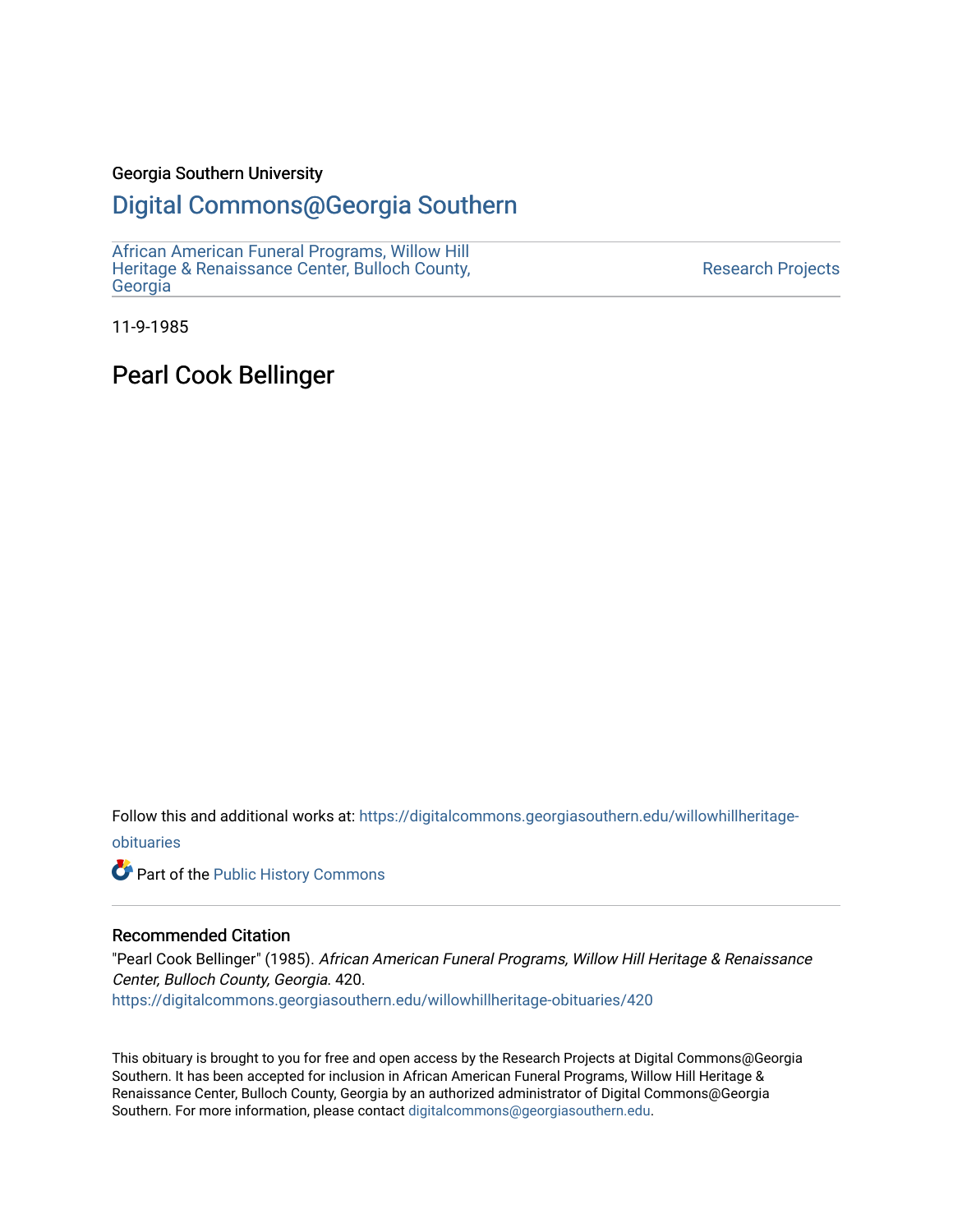$\mathcal{F}$ uneral Services





## MRS. PEARL COOK BELLINGER

I �J-1

**FRINTED BY<br>SERVICE -- STATESBORO. GA** 

Saturday, November 9, 1985 - 11:00 a.m.

Brannen Chapel United Methodist Church Statesboro, Georgia Rev. A. 0. Holmes, Officiating Rev. Frank Jenkins, Presiding Interment - Sylvania Cemetery, Sylvania, Georgia

### **LARAL**

*A Final Tribute* - *A Service By Payton's Mortuary, Statesboro, Ga.*